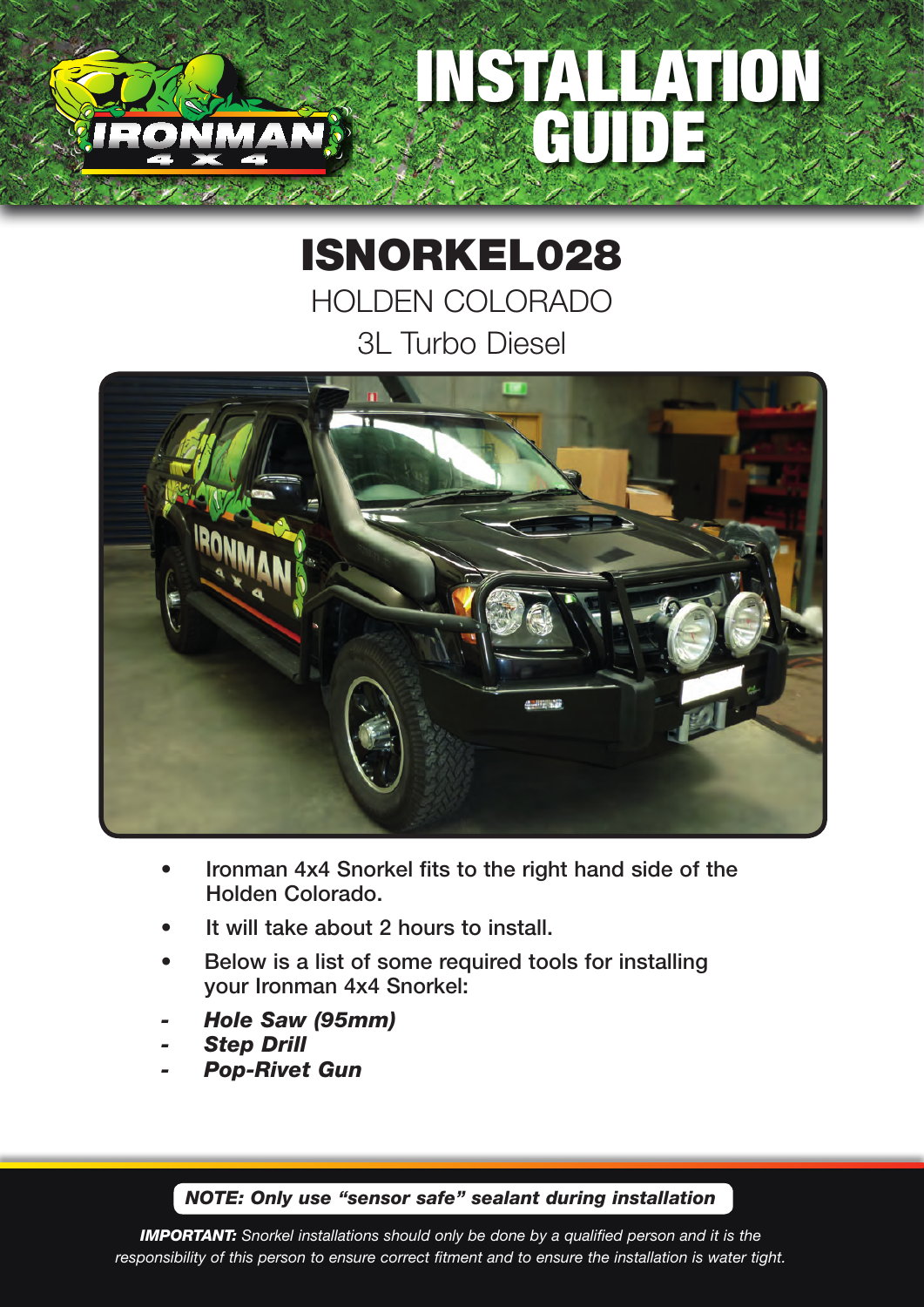*Page 2 of 5*

- 1. Before installation check snorkel application is compatible with your vehicle.
- 2. Remove right hand front mudguard liner, air cleaner assembly and air cleaner intake duct from under mudguard.

3. Apply masking tape to right hand front mudguard.

- 4 Tape template to mudguard making sure it is lined up with top of mudguard (bonnet opening) and rear of mudguard (door opening).
- 5. Using a felt tipped pen, mark all holes through template onto mudguard. Remove template.
- 6. Drill mounting holes to 16mm and using a 95mm hole saw, cut the remaining hole for air entry duct.







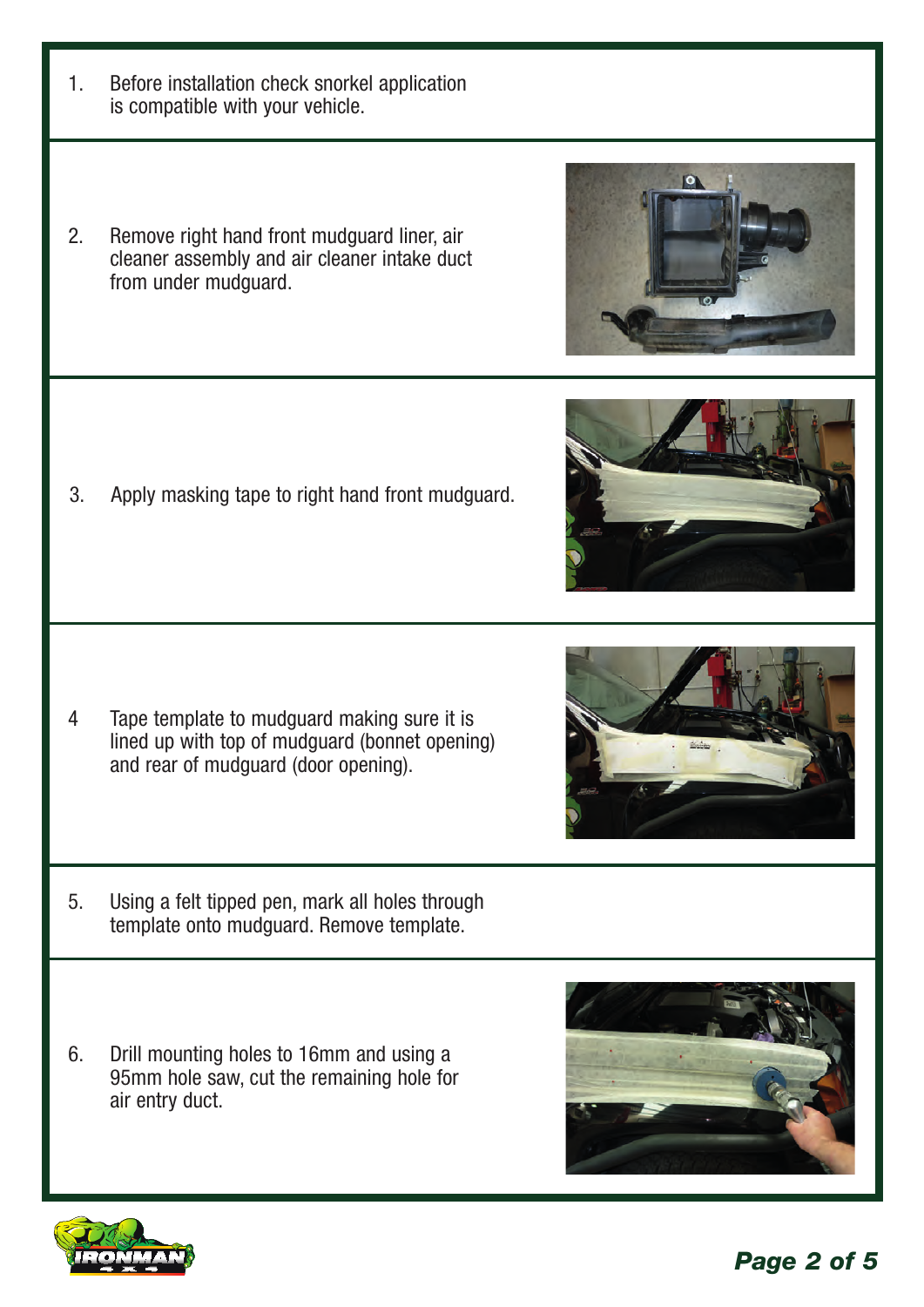8. Carefully remove door seal from right hand front windscreen pillar. Apply masking tape to pillar.

7. De-burr and rust-proof all holes (this applies to

all holes drilled after this step).

- 9. Using thred lock, screw all mounting studs into snorkel body and attach pillar mounting bracket loosely to snorkel using M6 Bolts provied.
- 10. Hold snorkel body in position on mudguard and with pillar mounting bracket pushed against plastic windscreen mold on pillar, mark mounting holes.
- 11. Drill mounting holes to 5mm. Remove mounting bracket from snorkel, apply silicone sealant to mounting holes and attach bracket to pillar using pop rivets provided.

Refit door rubber.









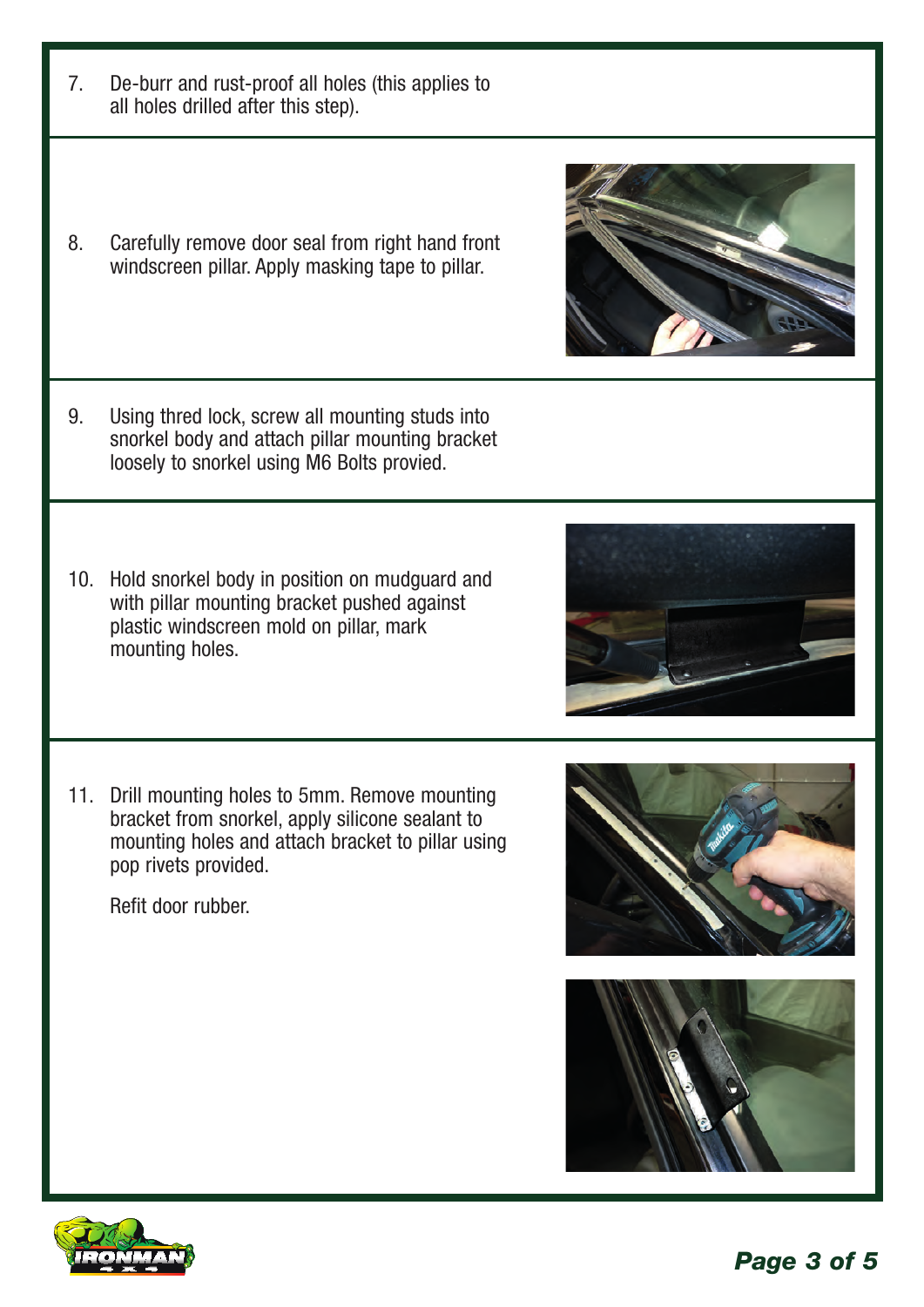12. Fit rubber joiner in position under mudguard through air intake hole in inner guard.

13. Attach snorkel body to mudguard using M8 Nylock Nuts body washers making sure snorkel air outlet engages with rubber joiner. Attach to pillar mounting bracket using M6 bolts, spring washers and flat washers.

14. Secure rubber joiner to snorkel outlet using hose clamp provided.

15. Remove air intake from cyclonic precleaner on air box.